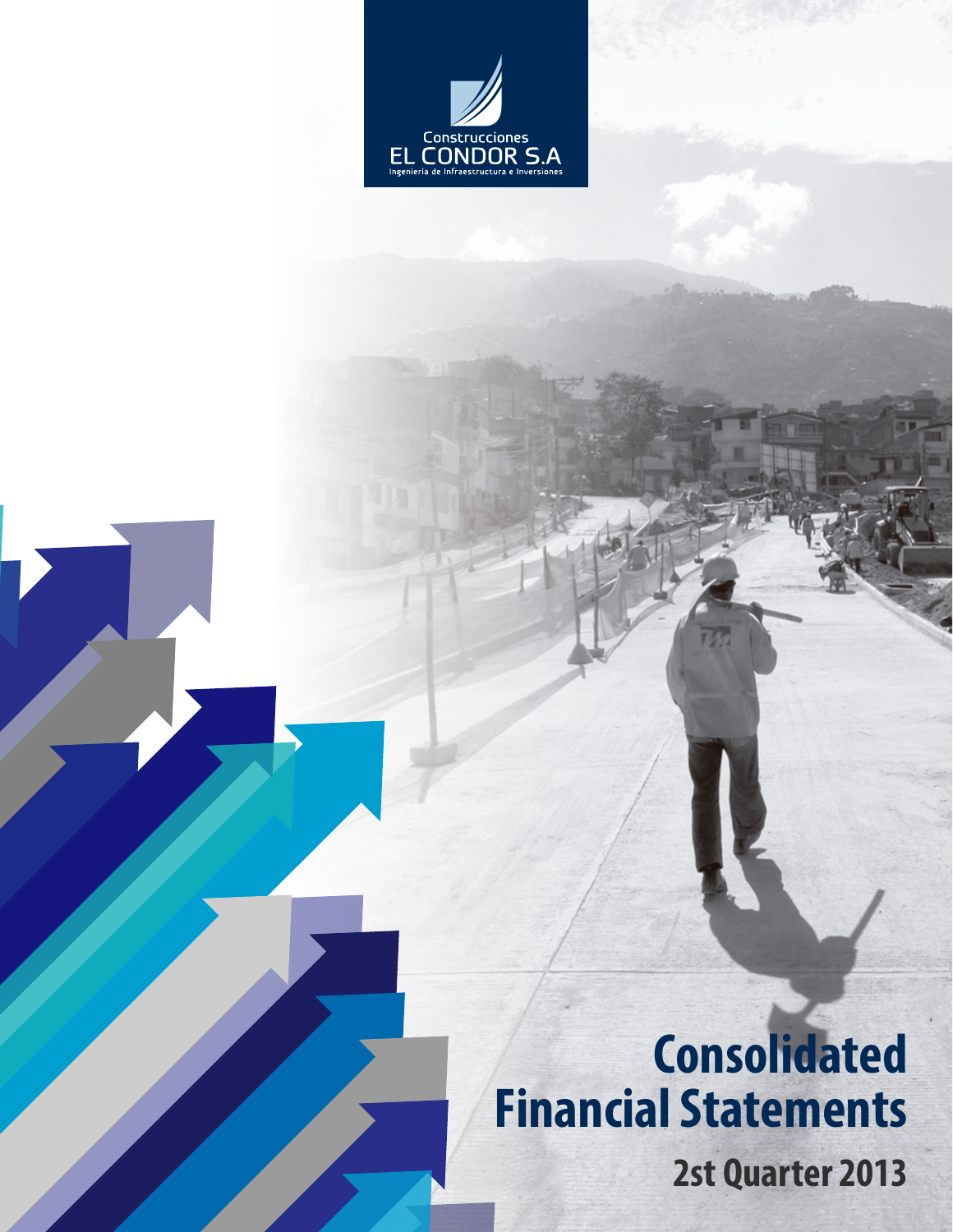

#### **Consolidated Financial Statements**

**2st Quarter, 2013**

## **Balance**<br> **Sheet** (in thousands of Colombian pesos) By June 30st, 2013

| By June 30st, 201 |  |
|-------------------|--|
|                   |  |

| <b>ASSETS.</b>                                              |                            |
|-------------------------------------------------------------|----------------------------|
| <b>CURRENT ASSETS</b>                                       |                            |
| Cash and Cash equivalents                                   | 7.212.140                  |
| <b>Temporary investments</b>                                | 57.351.278                 |
| <b>Accounts Receivable</b>                                  | 184.457.380                |
| Intangibles - Rights                                        | 277.512                    |
| Deferred                                                    | 9.173.908                  |
| Inventory                                                   | 25.342.141                 |
| Appreciations                                               | 197.909.716                |
| <b>TOTAL CURRENT ASSETS</b>                                 | 481.724.075                |
| <b>NON-CURRENT ASSETS</b><br>Investments                    | 53.935.168                 |
| <b>Accounts Receivable</b>                                  | 143.301.203                |
| Intangibles - Rights                                        | 41.080.639                 |
| Deferred                                                    | 158.920                    |
| Property plant, and equipment                               | 39.332.114                 |
| Appreciations                                               | 89.654.732                 |
| TOTAL NON-CURRENT ASSETS                                    | 367.462.776                |
| <b>TOTAL ASSETS</b>                                         | 849.186.851                |
| Memorandum Accounts - Receivables                           | 918.081.739                |
| Memorandum Accounts - Payables for contra                   | 189.280.799                |
| <b>LIABILITIES</b>                                          |                            |
| <b>CURRENT LIABILITIES</b>                                  |                            |
| <b>Financial Obligations</b>                                | 26.074.666                 |
| Commercial financing companies                              | 14.622.818                 |
| Suppliers                                                   | 5.708.979                  |
| <b>Accounts Payable</b>                                     | 59.616.924                 |
| Taxes, liens and fees                                       | 2.634.275                  |
| Labor obligations                                           | 1.423.500                  |
| Estimated liabilities and provisions                        | 10.049.865                 |
| Received Advance Payments                                   | 25.965.529                 |
| Received Advance Income<br><b>TOTAL CURRENT LIABILITIES</b> | 10.854.820<br>156.951.376  |
| <b>NON-CURRENT LIABILITIES</b>                              |                            |
| <b>Financial Obligations</b>                                | 29.450.590                 |
| Commercial financing companies                              | 13.437.579                 |
| Accounts payable                                            | 14.066.665                 |
| Taxes, liens and fees                                       | 755.479                    |
| Received advance payments                                   | 248.689                    |
| TOTAL NON-CURRENT LIABILITIES                               | 57.959.002                 |
| <b>TOTAL LIABILITIES</b>                                    | 214.910.378                |
|                                                             |                            |
| <b>MINORITY INTEREST</b>                                    | 253.158                    |
| <b>EQUITY</b>                                               |                            |
| Subscribed and paid-in capital                              | 15.701.606                 |
| Reserves                                                    | 137.080.760                |
| Stock underwriting fee                                      | 159.711.695                |
| Equity appreciation                                         | 2.011.937                  |
| Profit (Loss) for the period                                | 32.089.160                 |
| Consortium equity                                           | $-136.291$                 |
| <b>Surplus by Appreciation</b><br><b>TOTAL EQUITY</b>       | 287.564.448                |
| TOTAL LIABILITIES AND EQUITY                                | 634.023.315<br>849.186.851 |
| Memorandum Accounts - Payable                               | 189.280.799                |
| Memorandum Accounts - Receivable for contra                 | 918.081.739                |
| TOTAL MEMORANDUM ACCOUNTS                                   | 1.107.362.538              |

ANA MARÍA JAILLIER CORREA Legal Representative ID 42.895.563

ANA ISABEL GONZÁLEZ VAHOS Accountant T.P 47345-T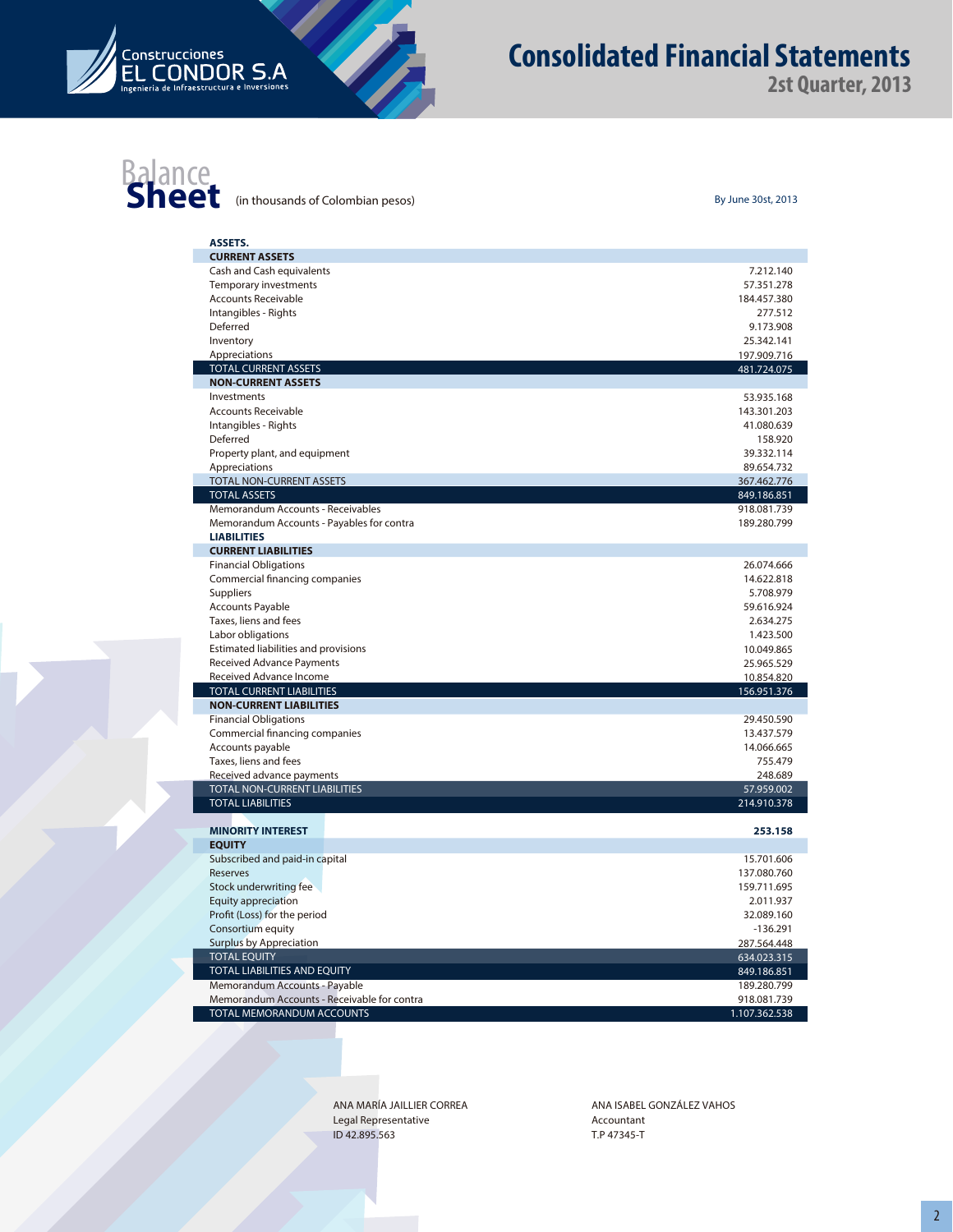

I.

#### **Consolidated Financial Statements**

**2st Quarter, 2013**

# **Statement** (in thousands of Colombian pesos) By June 30st, 2013

| Operating Income                       | 144.947.682   |
|----------------------------------------|---------------|
| <b>Operating Costs</b>                 | (114.432.330) |
| <b>GROSS PROFIT</b>                    | 30.515.353    |
| <b>Administrative Expenses</b>         | (8.008.517)   |
| <b>OPERATING PROFIT</b>                | 22.506.836    |
|                                        |               |
| <b>Other Income and Expenses</b>       |               |
| Other Income                           | 20.992.668    |
| <b>Other Expenses</b>                  | (1.963.589)   |
| <b>Total Other Income and Expenses</b> | 19.029.079    |
| PROFIT BEFORE INTEREST AND TAXES       | 41.535.914    |
|                                        |               |
| <b>Net Financial</b>                   |               |
| <b>Financial Income</b>                | 2.434.167     |
| <b>Financial Expenses</b>              | (4.025.226)   |
| <b>Total Net Financial</b>             | (1.591.059)   |
| <b>PROFIT BEFORE TAXES</b>             | 39.944.855    |
|                                        |               |
| <b>Provision for Taxes</b>             | (7.854.067)   |
| <b>PROFIT BEFORE MINORITY INTEREST</b> | 32.090.788    |
|                                        |               |
| <b>MINORITY INTEREST</b>               | (1.628)       |
| <b>NET PROFIT</b>                      | 32.089.160    |

ANA MARÍA JAILLIER CORREA Legal Representative ID 42.895.563

Accountant T.P 47345-T ANA ISABEL GONZÁLEZ VAHOS